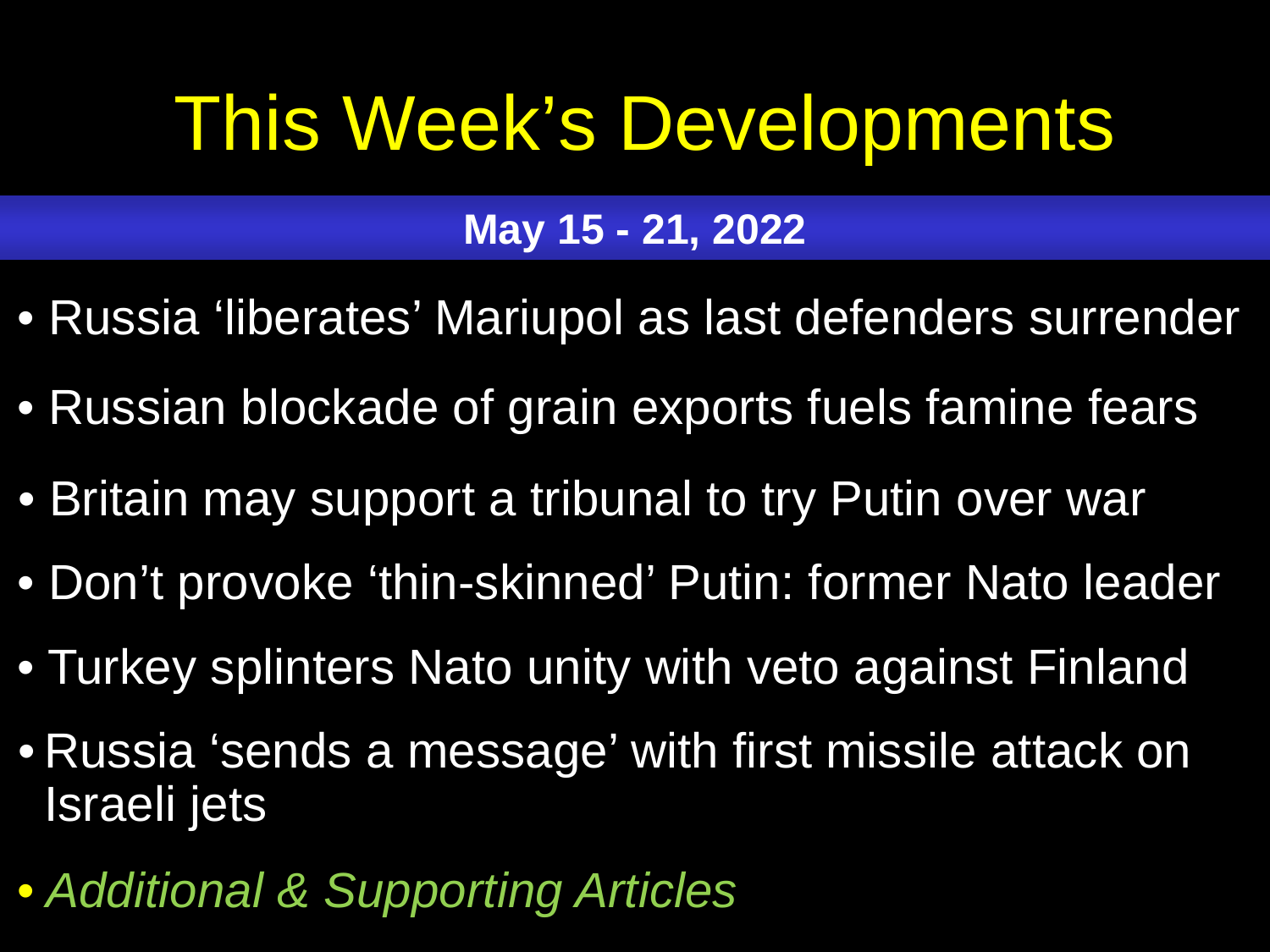#### <span id="page-1-0"></span>*[Russia 'liberates' Mariupol as last defenders](#page-0-0) surrender The Times, May 21, 2022*



Russia claimed last night to have completed the capture of Mariupol after a nearly three-month siege, as the last of the city's defenders surrendered. State media reported that a total of 2,439 Ukrainian fighters who had been holed up at the Azovstal steelworks had surrendered since Monday, including more than 500 yesterday. Sergei Shoigu, the Russian defence minister, reported to President Putin the "complete liberation" of the Azovstal plant. Western and Ukrainian officials fear that now the battle for Mariupol is over, thousands of Russian troops will be free to deploy to the east to join up with the dozens of battalion tactical groups already there. The Ministry of Defence said: "Once Russia has secured Mariupol, it is likely they will move their forces to reinforce operations in the Donbas." However, the MoD added that staunch Ukrainian resistance in Mariupol meant Russian forces in the area must be "re-equipped" first. **EVENT**

**COMMENT** Slowly but surely Putin is taking over the last piece of the area of Magog. Ancient Magog is the area of the Scythians according to a number of historians. They all show eastern and southern Ukraine as part of that territory. Despite Russia's losses they continue to grind forwards using indiscriminate terror on the residents of Ukraine. The capture of Mariupol frees up some Russian troops to take the rest of the Donbas region. Putin does not care what death and destruction he has to inflict to achieve what he wants. He is utterly ruthless and is answerable to no one. In Daniel 8, speaking of a latter day king of the north, it says "He [Gog] Roman Empire will cause astounding devastation and will succeed in whatever he does." Putin/Gog will not fail in this war and will do whatever it takes to win. This makes Putin (with nuclear weapons) the most dangerous man in the world.

**BIBLE QUOTE** a fierce-looking king, a master of intrigue, will arise. He will become very strong, but not by his own power. He will cause astounding devastation and will succeed in whatever he does [The "Ros" of Ezek 38 = Ukraine; Magog is mostly Germany -](#page-10-0) See maps & March & April 2022 Berean; Dan 8:23-24 referring to dev of Roman Empire *(Daniel 8:23-24)*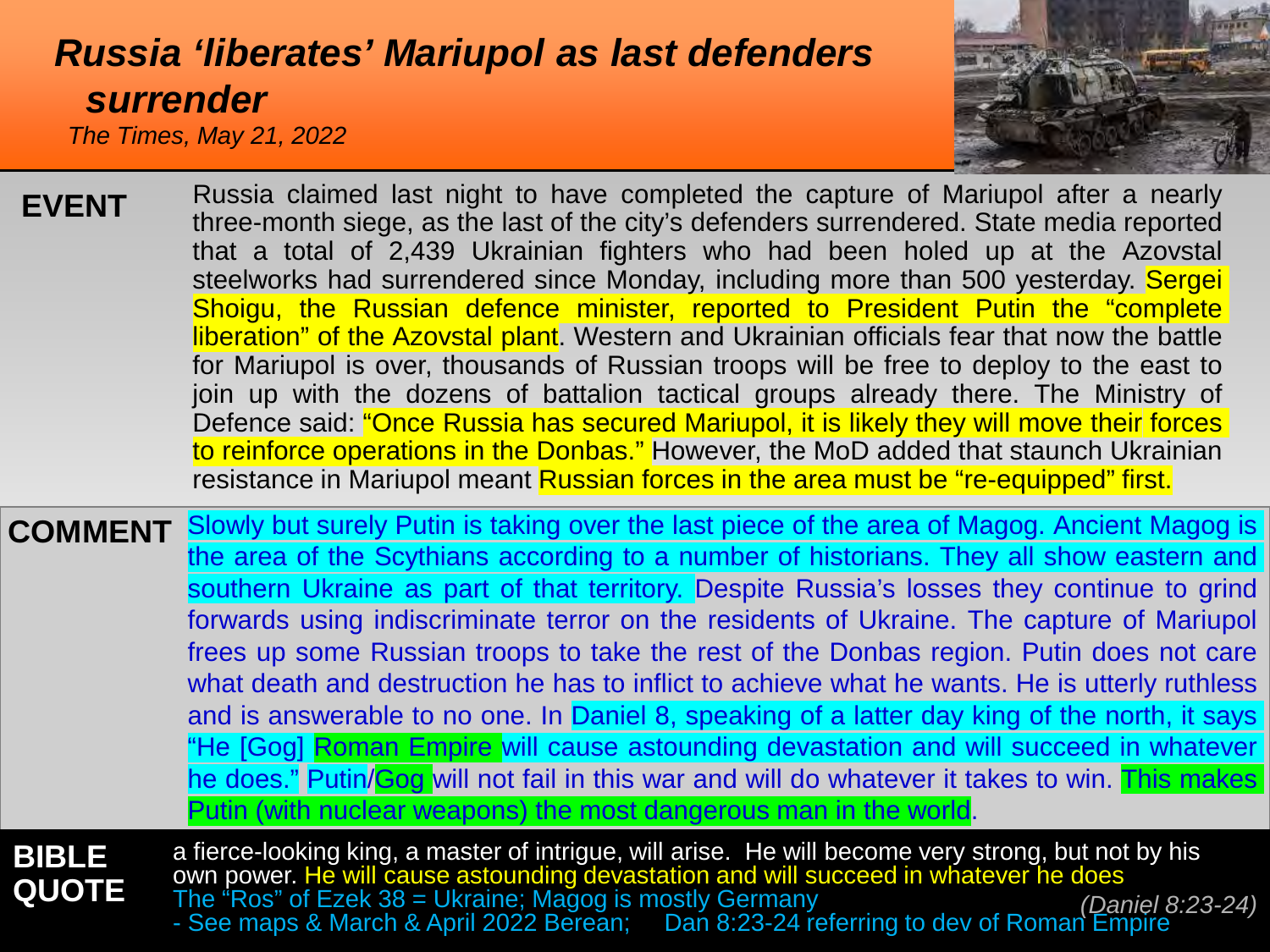#### <span id="page-2-0"></span>*[Russian blockade of grain exports fuels famine](#page-0-0)  fears*

*The Times, May 19, 2022*



| <b>EVENT</b>   | President Putin is deliberately choking off Ukrainian grain exports, which could<br>trigger political unrest across Africa and the Middle East, western officials have<br>said. Protests could sweep across developing parts of the world as a result<br>of Russia's "weaponisation" of the global food supply, they said. They added that<br>talks were under way for emergency naval convoys to enter the Black Sea to break the<br>blockade. Ukraine is a major exporter of wheat, maize and sunflower oil and is known as<br>the "bread basket of Europe". Russian ships have blockaded the country's ports on the<br>Black Sea since February, meaning that it has been unable to sell grain abroad in large<br>quantities. In normal times, Ukraine exports enough grain to feed 400 million<br>people, many of whom live in developing countries. Russia and Ukraine together account<br>for about 30 per cent of global wheat supply. |
|----------------|-----------------------------------------------------------------------------------------------------------------------------------------------------------------------------------------------------------------------------------------------------------------------------------------------------------------------------------------------------------------------------------------------------------------------------------------------------------------------------------------------------------------------------------------------------------------------------------------------------------------------------------------------------------------------------------------------------------------------------------------------------------------------------------------------------------------------------------------------------------------------------------------------------------------------------------------------|
| <b>COMMENT</b> | When we think of famine we often think of drought being the cause of it. However<br>famine in this case is not caused by lack of water $-$ it is caused by war. Russia is<br>deliberately blocking all Ukraine sea ports from exporting wheat. It has even blown up<br>huge storage units in Ukraine full of grain. This is weaponizing food by massively<br>pushing up prices and causing wider destabilisation around the world. Africa and the<br>Middle East are heavily dependent on wheat from Russia and Ukraine. In Europe, the<br>price of wheat has jumped by 74 per cent since January. In total, 1.7 billion people in<br>more than 100 countries are directly affected by Ukraine's inability to export grain, the<br>United Nations said. There are 43 million on the brink of famine, and 570,000 facing the<br>prospect of starvation. Jesus said that there would be a time of famine before he returns                      |

**BIBLE QUOTE** Then said he unto them, Nation shall rise against nation, and kingdom against kingdom: And great earthquakes shall be in divers places, and famines, and pestilences; and fearful sights and great signs shall there be from heaven.

*(Luke 21:10-11)*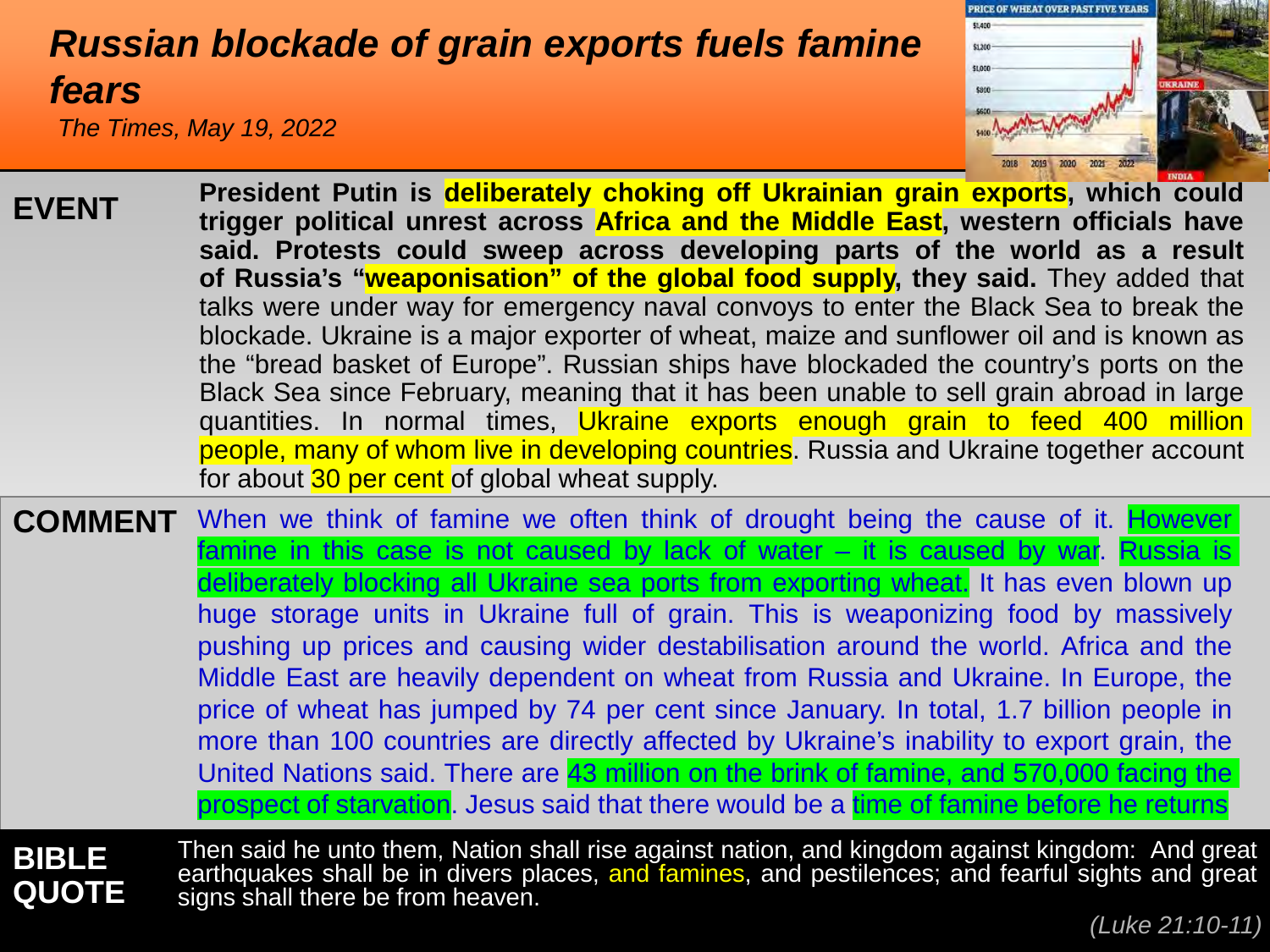#### <span id="page-3-0"></span>*[Liz Truss: We may support a tribunal to try Putin](#page-0-0)  over war in Ukraine*

*The Times, May 18, 2022*



| <b>EVENT</b>   | The UK is considering supporting a special international tribunal to try President Putin<br>for the war in Ukraine, Liz Truss has said. In a conversation with Oleksiy Goncharenko,<br>a Ukrainian MP, on Times Radio, the foreign secretary said that ministers were looking<br>at the "most effective way" of holding Russia's leaders to account for "appalling war<br>crimes". The Ukrainian government wants a special international tribunal to be<br>established to try Putin and other members of the Russian government for the crime of<br>aggression against Ukrainians. Asked by Goncharenko whether she would support the<br>move, Truss replied: "Well, we are very clear that Putin and all of those who've been<br>behind the appalling war crimes that are being committed in Ukraine need to be<br><b>held to account</b> , and we're working very closely with the ICC [International Criminal<br>Court]. We've sent support into Ukraine to help collect evidence, from witness<br>statements to video evidence." |
|----------------|---------------------------------------------------------------------------------------------------------------------------------------------------------------------------------------------------------------------------------------------------------------------------------------------------------------------------------------------------------------------------------------------------------------------------------------------------------------------------------------------------------------------------------------------------------------------------------------------------------------------------------------------------------------------------------------------------------------------------------------------------------------------------------------------------------------------------------------------------------------------------------------------------------------------------------------------------------------------------------------------------------------------------------------|
| <b>COMMENT</b> | Britain wants Putin to be held personally accountable for the terrible conflict in Ukraine.<br>Back in March, Dominic Raab, the UK justice secretary, pledged the "full support" of the<br>British state to build a war crimes case against Putin and his military commanders in<br>Ukraine. This week the UK foreign secretary has said that Britain will hold Putin to<br>account. The Bible says that the king of the south (US/UK) will push at Gog - the<br>Russian ruler of Daniel 11 verse 36-39. This push is a personal provocation of the king<br>and we see how personal it is for the UK. Britain is leading the way in pushing and<br>provoking Putin. Britain has supplied thousands of Brimstone missiles that are<br>destroying Russian tanks with pinpoint accuracy. Russia accuses the UK of fighting a<br>proxy war against it. After the push the "king of the north" (Russia itself) invades Israel.                                                                                                             |
| <b>BIBI F</b>  | And at the time of the end shall the king of the south push at him: and the king of the north sh                                                                                                                                                                                                                                                                                                                                                                                                                                                                                                                                                                                                                                                                                                                                                                                                                                                                                                                                      |

**BIBLE QUOTE** And at the time of the end shall the king of the south push at him: and the king of the north shall come against him like a whirlwind, with chariots, and with horsemen, and with many ships; and he shall enter into the countries, and shall overflow and pass over. (K of S "pushed" *(Daniel 11:40)*<br>at the Ottoman Emp in 1917, clearing the way for rtn of Jews; K of N will conquer Turkey going to Egypt)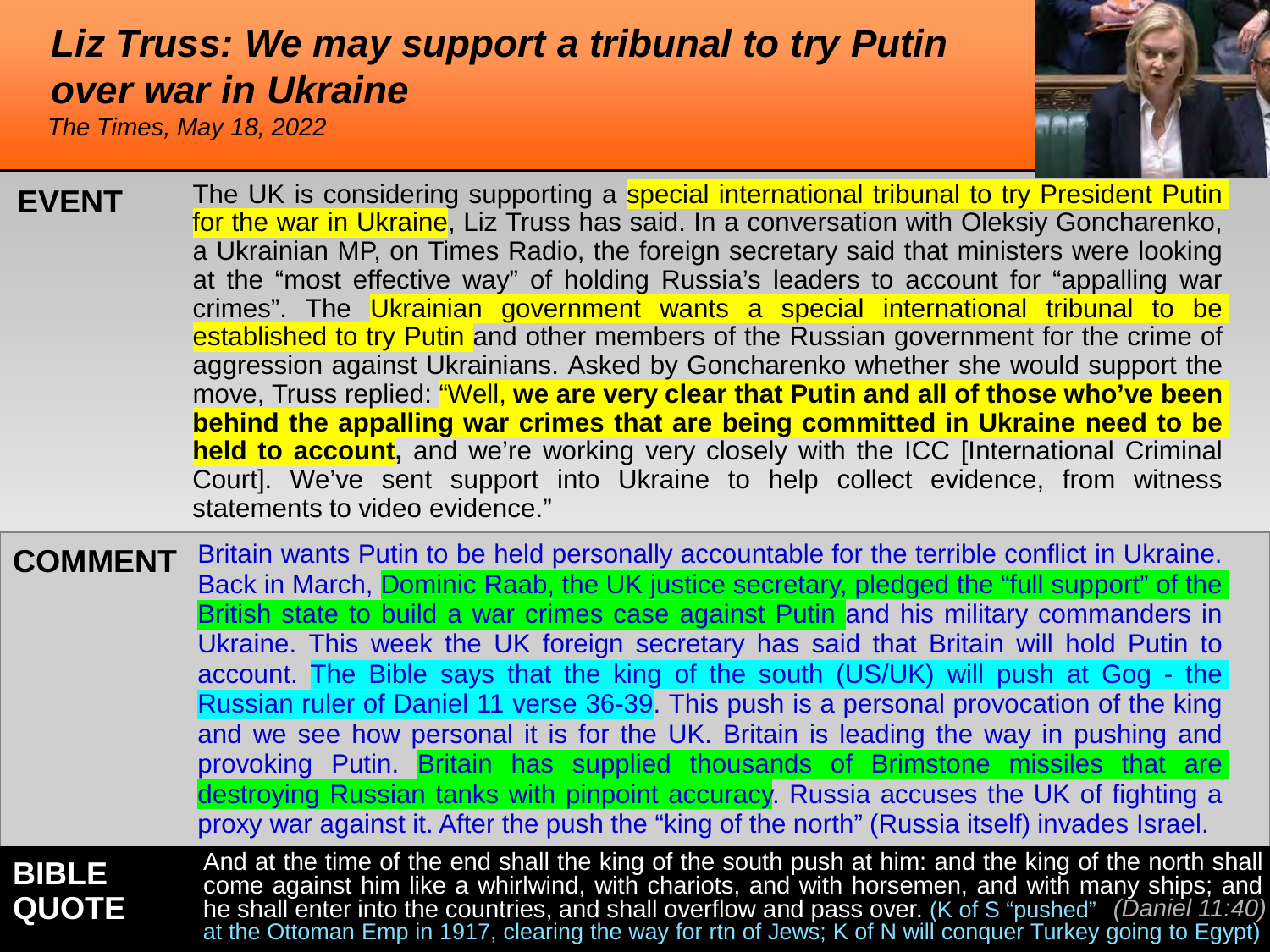#### <span id="page-4-0"></span>*[Don't provoke 'thin-skinned' Putin, says former](#page-0-0)  Nato secretary general*

*The Times, May 17, 2022*



| <b>EVENT</b>                 | Western allies must avoid provoking "thin-skinned" President Putin who now has a<br>"messianic obsession" with Russian greatness, a former Nato secretary general has<br>said. Lord Robertson of Port Ellen, who led the alliance between 1999 and 2003, said<br>Britain and other nations should be careful with their language because the Russian<br>leader now has a "dangerous mind-set" and could escalate his response. The Labour<br>peer, who has met Putin on several occasions, warned in a lecture on the future of<br>European security delivered today that there was no doubt the Russian leader had<br>convinced himself that the West was a threat and that "every insult is a stab wound".<br>"The man in the Kremlin has a remarkably thin skin and we should avoid provoking<br>him into even more reckless violence against the Ukrainians. "Today, closeted away<br>from the virus and from the real world, that emotionalism has been boiled up with a<br>messianic obsession with Russian greatness. It has produced a dangerous mindset." |
|------------------------------|--------------------------------------------------------------------------------------------------------------------------------------------------------------------------------------------------------------------------------------------------------------------------------------------------------------------------------------------------------------------------------------------------------------------------------------------------------------------------------------------------------------------------------------------------------------------------------------------------------------------------------------------------------------------------------------------------------------------------------------------------------------------------------------------------------------------------------------------------------------------------------------------------------------------------------------------------------------------------------------------------------------------------------------------------------------------|
| <b>COMMENT</b>               | This article is fascinating in the light of the "push" - or provocation $-$ of Putin we have<br>long looked for. Lord Robertson who was Nato secretary general is explaining how<br>provoking Putin could lead to extremely unpredictable outcomes and vastly increases<br>the dangers for the world. Provoking Putin has caused a "dangerous mindset" in him.<br>Amazingly he even says that every insult made against Putin is a "stab wound" to him.<br>The word "push" means to "gore" as a goat goring with a horn. It is like a stab! Exactly<br>what Lord Robertson says Putin feels. The Bible says that Putin will think an "evil<br>thought" to invade Israel. Putin (Gog) does indeed have a "dangerous mindset"                                                                                                                                                                                                                                                                                                                                        |
| <b>BIBLE</b><br><b>QUOTE</b> | and he [Gog / Putin] shall cause them to rule over many, and shall divide the land for gain. And at<br>the time of the end shall the king of the south push [Hebrew word "gore"] at him: The push is some<br>type of military provocation and it is a personal provocation of HIM ie Gog the king of verses 36-39. The provocation is undertaken by the king of the south US/UK (The "Him" of v 40 is the "Little (Daniel 11:40)                                                                                                                                                                                                                                                                                                                                                                                                                                                                                                                                                                                                                                   |

Horn of the Goat" i.e., the power occupying Constantinople – see Elpis Israel & Daniel Expositor)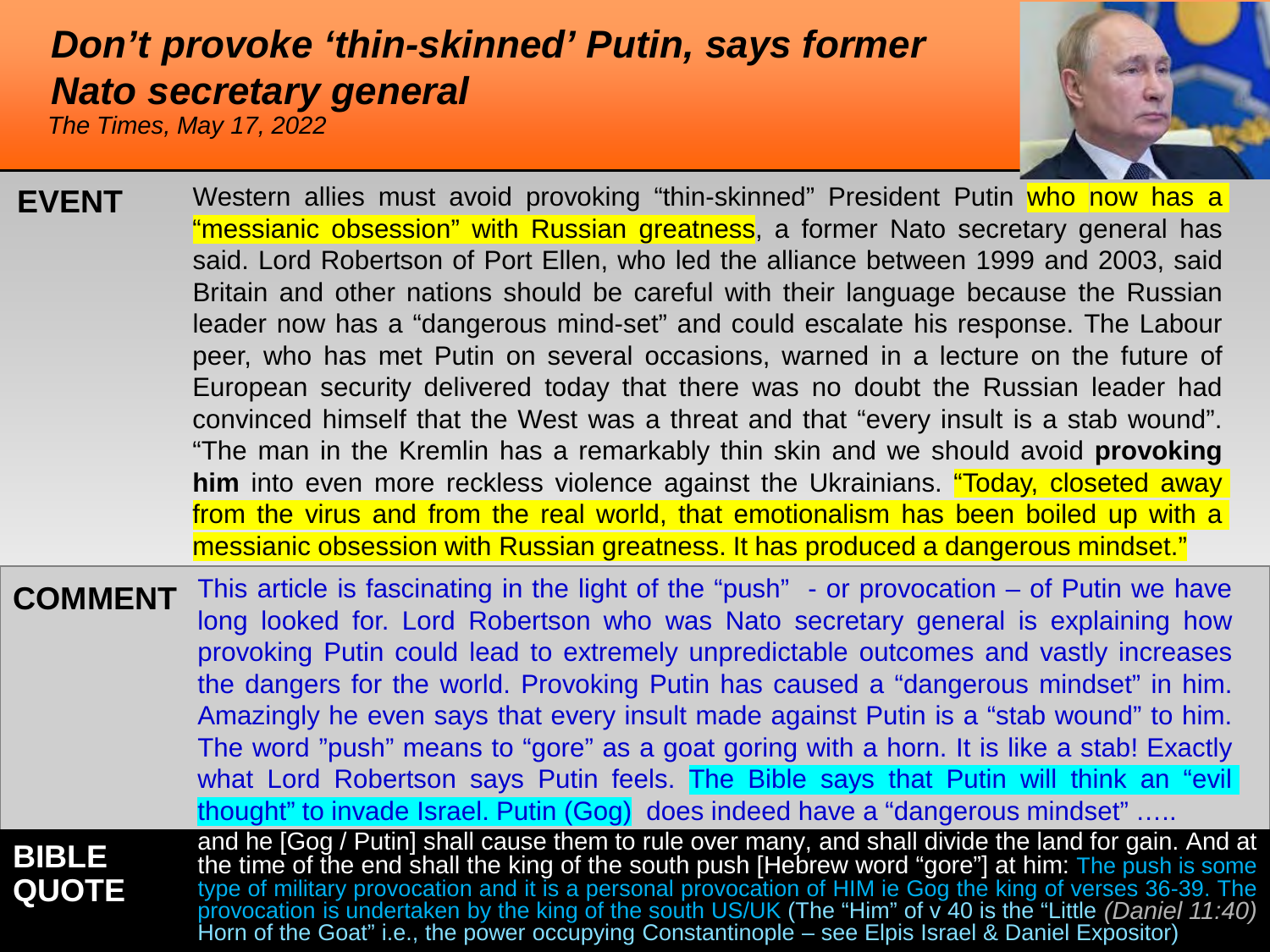### <span id="page-5-0"></span>*[Turkey splinters Nato unity with veto against Finla](#page-0-0)nd and Sweden*

*The Times, May 19, 2022*



- **Turkey has broken Nato unity on Finland and Sweden's push to join the alliance, blocking an initial vote on accession** after President Erdogan demanded that the two countries hand over dozens of Turkish exiles he accused of "terrorism". The veto came hours after Jens Stoltenberg, the Nato secretary-general, hailed a historic moment for western security following the submission of Sweden and Finland's formal applications. "This is a good day at a critical moment for our security. We all agree that we must stand together, and we all agree that this is an historic moment which we must seize. Every nation has the right to choose its own path." Nato ambassadors had met with the aim of swiftly processing the applications and to head off any Russian plans to undermine the security of the Nordic countries. The Turkish government's opposition put a stop to the initial vote, according to reports from Nato headquarters in Brussels. **EVENT**
- **COMMENT** This week Finland and Sweden both formerly applied to join Nato the military alliance **BIBLE** that is designed to protect all nations in it from hostile states ie Russia. Russia has reacted swiftly to this. [Russia's gas giant Gazprom](http://www.snamatlas.it/world_of_gas) confirmed it had completely halted all gas exports to Finland at 04:00 GMT on Saturday. This is the latest escalation of an energy payments row with the West. Turkey has said it will veto Finland and Sweden being able to join Nato. Most analysts don't believe Turkey will be able to do this indefinitely though. Whatever the outcome we know that Turkey is allied to Russia when Putin/Gog finally decides to invade Israel. Ezekiel speaks of Togarmah which covers much of modern day Turkey as one of the nations allied to Russia. We see Turkey on the fringe of the Nato alliance. It could end up leaving. The pieces are falling into place. Gomer, and all his bands; the house of Togarmah [Turkey] of the north quarters, and all his bands:

**QUOTE** and many people with thee. Be thou prepared, and prepare for thyself, thou, and all thy company that are assembled unto thee, and be thou a guard unto them. Constantinople/Turkey is "Little Horn of the Goat" power. K of N conquers it & assumes title – Dan 11:40 *(Ezekiel 38:6-7)*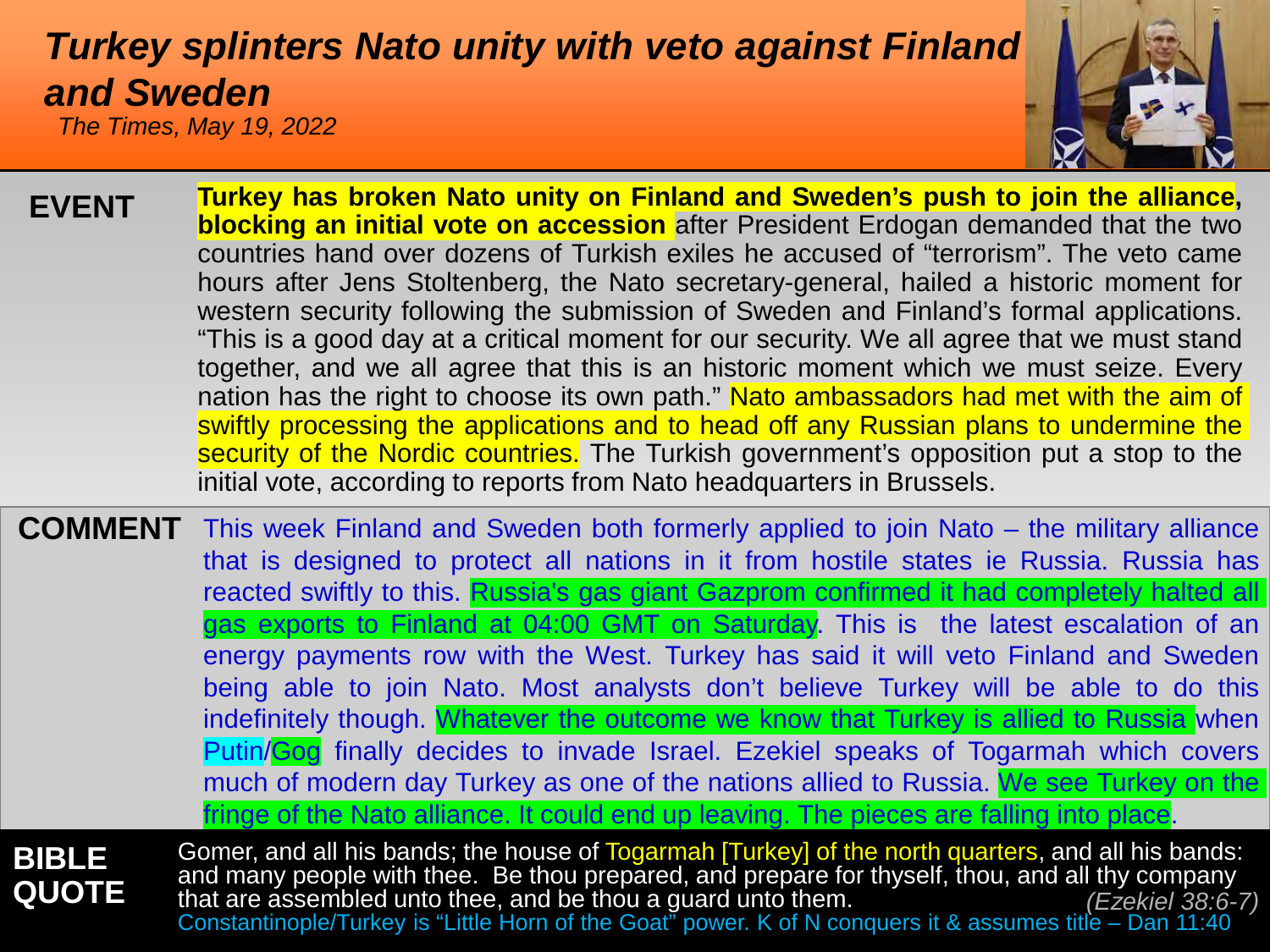#### <span id="page-6-0"></span>*[Russia 'sends a message' with first missile attack](#page-0-0) on Israeli jets in Syrian war, expert says*

*iNews, May 20, 2022*



| <b>EVENT</b> | A Russian counter-attack on Israeli forces in Syria has raised fears of a potential        |
|--------------|--------------------------------------------------------------------------------------------|
|              | escalation to the conflict, with experts fearing a similar provocation "within days". This |
|              | week, Russia launched missiles on Israeli jets that had flown over Syria and struck        |
|              | targets north of Damascus. Several casualties were reported and the Syrian army            |
|              | returned fire from anti-aircraft systems. Israel has launched hundreds of similar missions |
|              | since the beginning of Syria's civil war in 2011, often targeting adversaries Iran and     |
|              | Hezbollah which have established a presence in the country and facing down Syrian air      |
|              | defences. However on this occasion, the retreating Israeli pilots were targeted by         |
|              | missiles from a Russian S-300 anti-aircraft system under the operational control of        |
|              | Russian officers, Israel's Channel 13 reported. None of the missiles hit their targets.    |

**COMMENT BIBLE QUOTE** The incident this week marks the first known occasion that an Israeli strike has met with a response from Russian anti-aircraft systems – raising fears Russia could assert a more aggressive stance in Syria. "It's quite obvious that the Russians don't like the fact that we are operating in Syria," said Channel 13 Defence Correspondent Alon Ben-David, who broke the story. "My interpretation is that the Russians are saying 'you are walking on thin ice. Be careful, we are running out of patience." Russia is not happy with Israel and the relationship has deteriorated suddenly since the Ukraine conflict began. Israel has voiced support for Ukraine and made critical comments about Russia. Russia is lashing out with warning shots across Israel's boughs. Conflict between Israel and Syria is coming when the initial inner ring war of Psalm 83 and Zechariah 12 begins The burden of the word of the LORD for Israel, saith the LORD, which stretcheth forth the heavens, and layeth the foundation of the earth, and formeth the spirit of man within him. Behold, I will make Jerusalem a cup of trembling unto all the people round about, when they shall be in the siege both

against Judah and against Jerusalem. *(Zechariah 12:1-2)*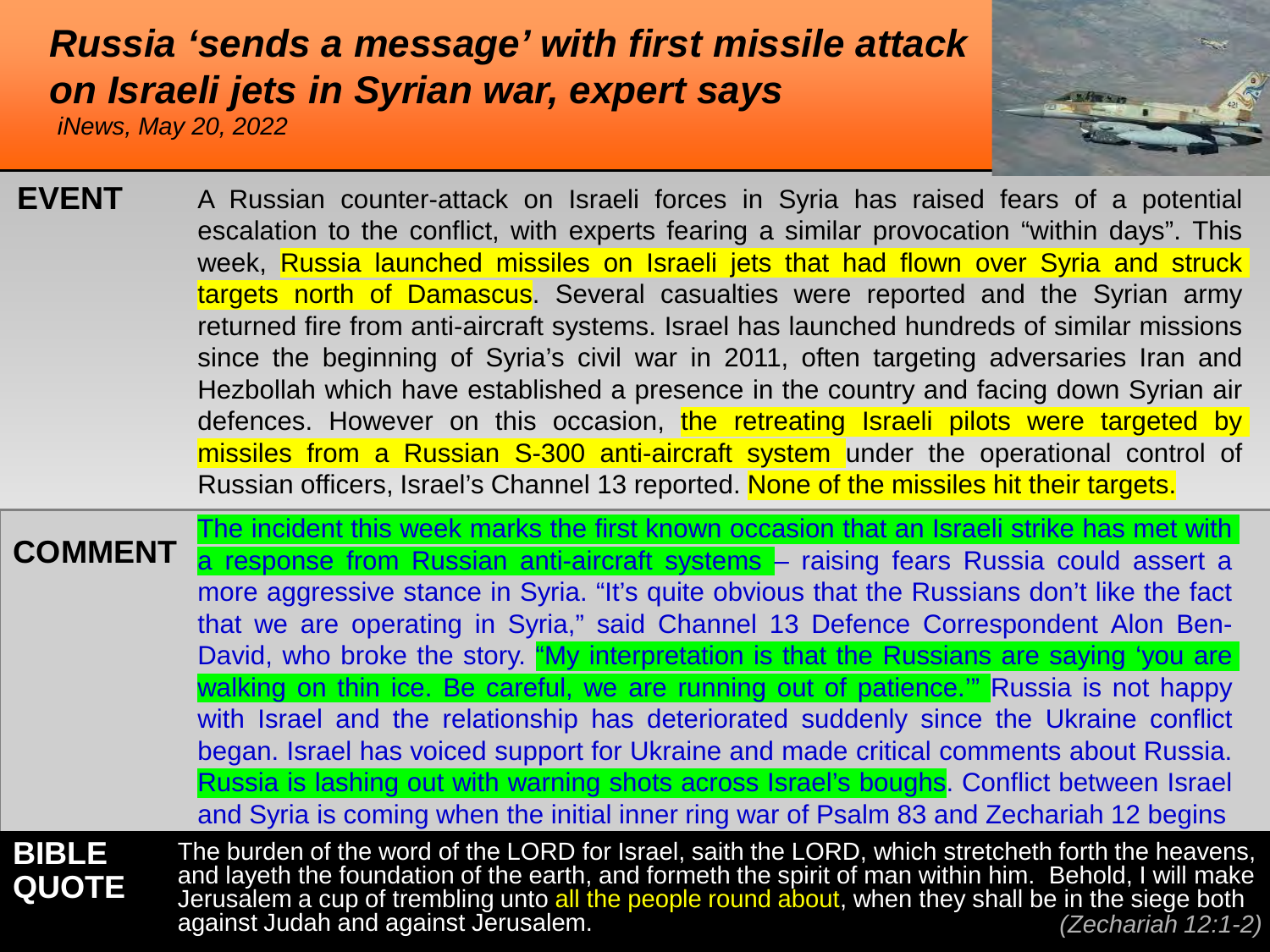#### <span id="page-7-0"></span>**[ADDITIONAL AND SUPPORTING ARTICLES](#page-0-0)**

**DebkaFile Review** [\(world events through the bi-focals of Israeli military intelligence\)](https://www.debka.com/review/) [2022-05-12 Will Russia invade Finland next -](https://www.youtube.com/watch?v=wm1PfiUXF6k) Gravitas - 6.38 - YouTube [2022-05-20 Turkey blocks NATO's expansion -](https://www.youtube.com/watch?v=wn5KvS6a190) Gravitas- 4.02 min - YouTube 2022-05-05 Analysis - [Slow progress for Russian forces in capturing Donbas -](https://www.youtube.com/watch?v=C2ecZMLTb3M) 11.09 min - YouTube [2022-05-04 Russian State TV issues a chilling warning –](https://www.youtube.com/watch?v=45CEza79Dj0) Gravitas - 3.08 min - YouTube [2022-05-04 Tensions escalate between Russia and Israel over Lavrov's claim that Hitler was part Jewish -](https://www.youtube.com/watch?v=ln3kLKeEnew) WION - 7.36 min - YouTube [2022-05-17 Israel to practice 'strikes' on Iran -](https://www.youtube.com/watch?v=FvvxeLsQ7so) Gravitas - 4.35 min - YouTube [2022-05-10 Israel Holds LARGEST Military Drill in Decades As Hezbollah & Hamas Threats Grow -](https://www.youtube.com/watch?v=wmz7AIcQkYA) Watchman - 12.16 - YouTube [2022-05-12 Leaked paper hints at Russia's economic collapse -](https://www.youtube.com/watch?v=Vdx07VkJqfA) Gravitas - 5.14 - YouTube [2022-05-09 Russia HANDOVER of Syria Bases to Iran; Israel to ELIMINATE Hamas Leaders -](https://www.youtube.com/watch?v=MwffUe1SeKE) Watchman - 11.41 - YouTube [2022-05-13 Did Israel's Mossad FOIL Iran Plot to Kill U.S. General & Israeli Diplomat -](https://www.youtube.com/watch?v=OpzUYoINIVE) Watchman Newscast - 8.59 - YouTube [The Holy Roman Empire-](https://www.youtube.com/watch?v=_DzOH98Q6TQ&t=95s) Every State, Every Year - YouTube **[TV-7 Israel News](https://www.youtube.com/watch?v=gzvrBjIeGP4)**  [2022-05-03 Russia ACCUSES Israel of "Supporting Neo-Nazis; Israel to ARM Ukraine -](https://www.youtube.com/watch?v=vNO4W7xcMnk) Watchman Newscast - 10.15 min - YouTube **[Watchman Newscast](https://www.youtube.com/channel/UCD8YGIxFCnVqv-ZGqgtVWAg)**  [2022-05-05 Russian Navy's Biggest Losses In Ukraine War & What It Means For Putin's Ambitions -](https://www.youtube.com/watch?v=1drpf1OTg_Q) 7.13 min - YouTube [2022-05-16 Israel DESTROYS Syria Underground Site; Russia Nuclear Threat if NATO Expands -](https://www.youtube.com/watch?v=LftU2XqTXLM) Watchman - 10.57 min - YouTube [2022-05-20 Russia using food as a weapon -](https://www.youtube.com/watch?v=BReYVzJQSok) Gravitas - 5.20 min - YouTube [2022-05-17 Russia OPENS FIRE on Israeli Fighter Jets Over Syria-](https://www.youtube.com/watch?v=ydMB4RFhnUo) Bible Prophecy Update - Watchman - 12.28 min - YouTube [2022-05-06 Israel WARNS Hamas After Another Deadly Terror Attack; NEW Gaza Operation Soon -](https://www.youtube.com/watch?v=TudI5F9-0s8) Watchman -10.10 min - YouTube

Animated Map - Indo-European migrations - [File-Indo-European migrations.gif -](https://en.wikipedia.org/wiki/File:Indo-European_migrations.gif#/media/File:Indo-European_migrations.gif) Wikipedia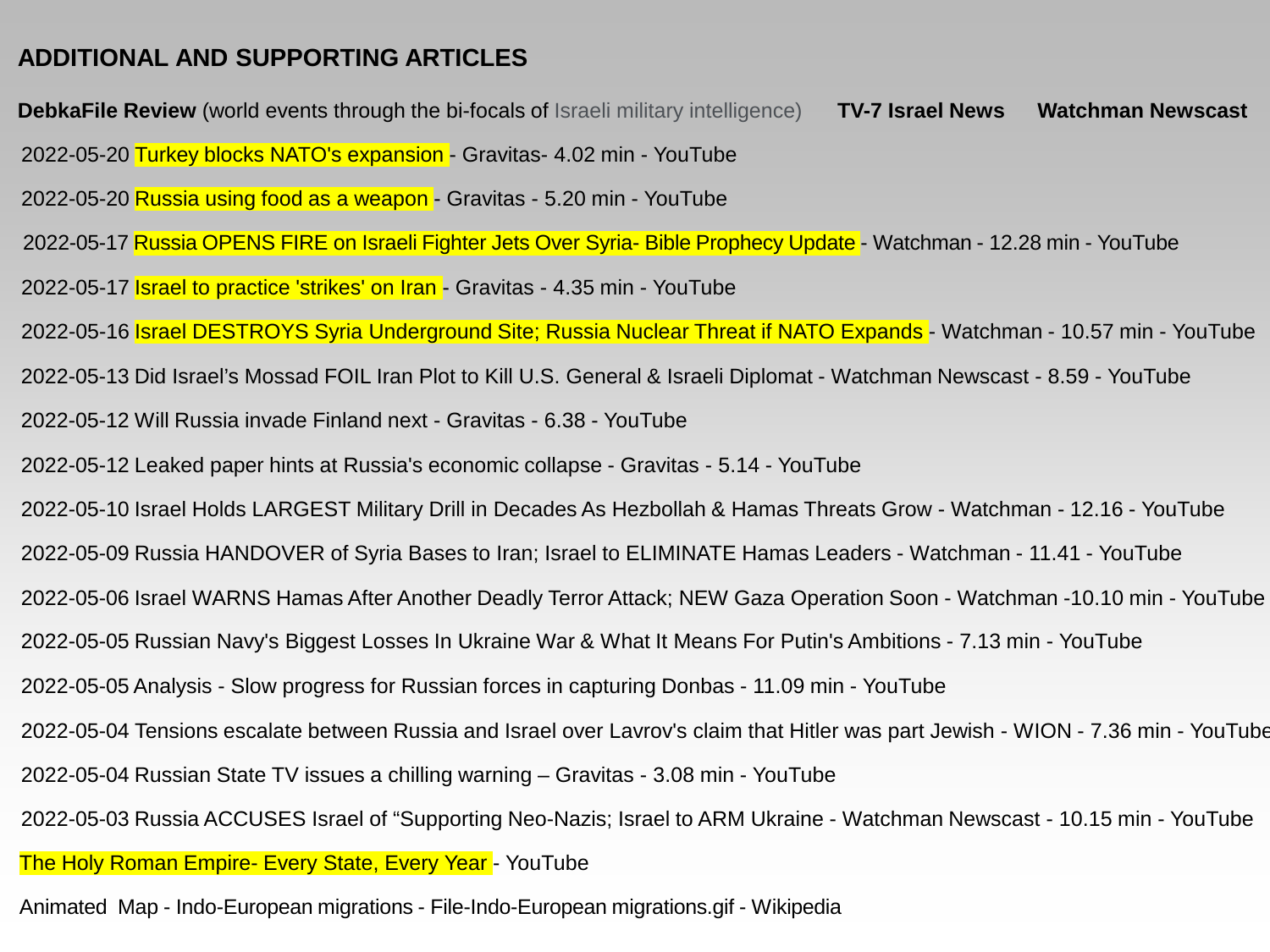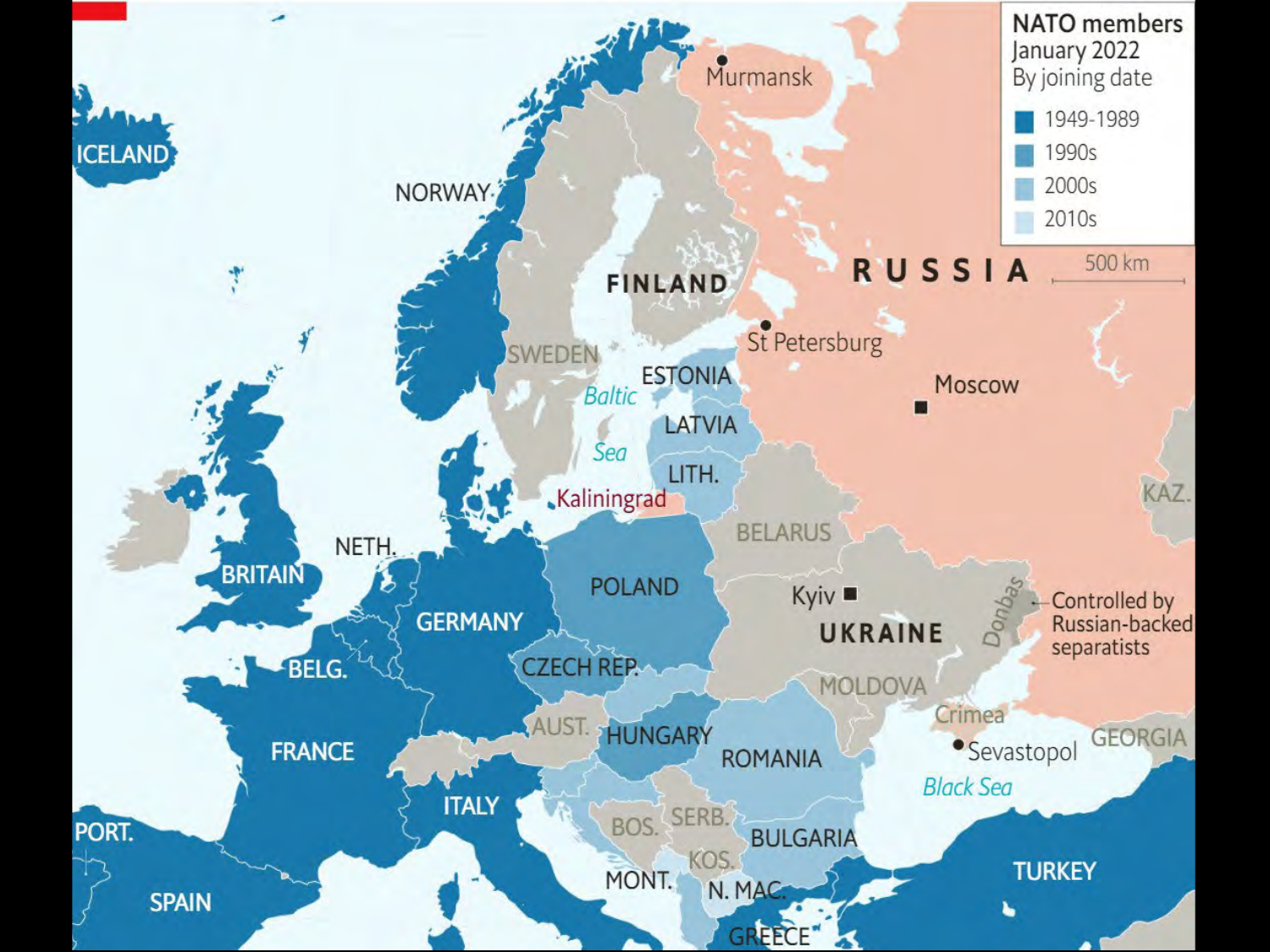